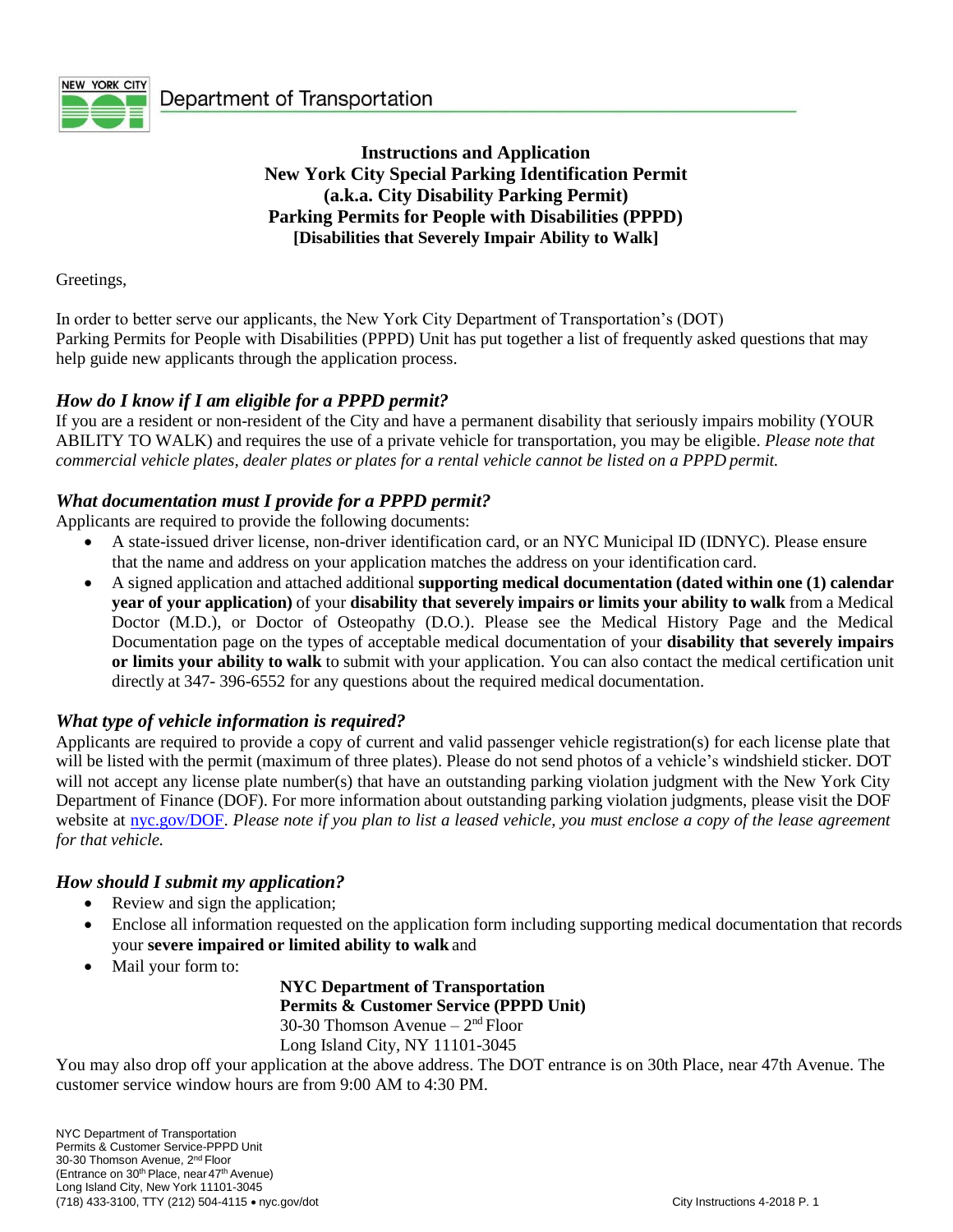*Please note: An application may also be submitted on behalf of an applicant by a spouse, domestic partner as defined in the New York City Administrative Code 1-112(21), parent, guardian, or other individual having legal responsibility for the administration of such person's day to day affairs. Please enter designee information in Section D of the applicant's personal history page. Please note the name on the application is required to appear exactly the same as it appears on the identification document. Incomplete applications will be returned.*

### *What will happen after my application is received?*

- The PPPD Unit will review all documentation to make sure your application is complete. If the application is considered incomplete, they will return the information with a letter describing the missing information needed.
- The PPPD office will submit your completed application to DOHMH's Medical Certification Unit for review. A NYC designated physician will review this application and the supporting medical documents that records your **severe impaired or limited ability to walk** based on the information you provided that supports a severe impaired mobility as defined in Section 16-02 of Title 24 of the Rules of the City of New York. If the supporting medical documents meet the criteria, DOHMH will certify your supporting medical documents and PPPD will issue you a permit.
- If the medical documents reviewed do not meet the criteria DOHMH cannot certify and PPPD will mail you a letter with an explanation of the appeal process.
- Please note that the entire application process could take up to ninety (90) days.

All information submitted with this application, and any subsequent medical documentation that the applicant submits to DOHMH, will be kept confidential and will only be shared with those involved in the certification and/or permit process to the extent permitted or required by law.

If you have any questions regarding this application, you may call Customer Service at: (718) 433-3100, for TTY call (212) 504-4115.

If you have any questions about the supporting medical documents please contact the medical certification unit at (347) 396-6552.

We appreciate the opportunity to serve you and thank you for your cooperation.

*New York residents may obtain a Voter Registration Form online at: vote.nyc.ny.us or call the Board of Elections: (212) 868- 3692 Phone Bank: (866) VOTE-NYC. Government services are not conditioned on being registered tovote.*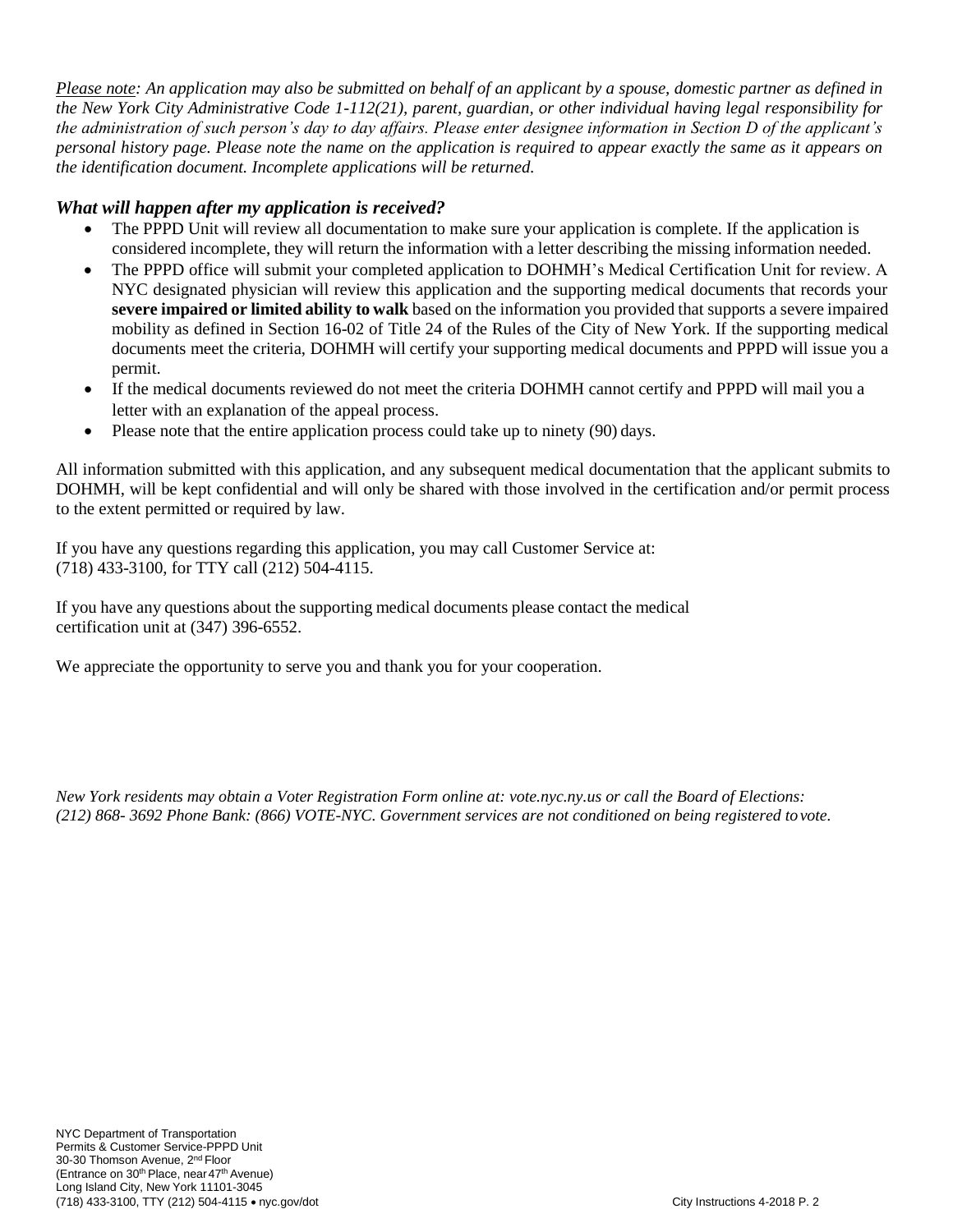

#### *IDENTIFICATION DOCUMENT: Please attach a copy of your State Issued Driver License or Non-Driver Identification Card; or NYC Municipal ID (IDNYC)*

| A. APPLICANT'S* PERSONAL<br><b>HISTORY</b><br>*the person with the disability                                                                                                                                                                                                                                                                                                                                                                                                                                                  |                          |                   | <b>IDENTIFICATION</b><br><b>DOCUMENT</b> # |            |                                      | <b>CIRCLE ONE, indicate State if necessary:</b><br>Driver License State<br>Non-driver ID State<br><b>IDNYC</b> |                                  |                         |
|--------------------------------------------------------------------------------------------------------------------------------------------------------------------------------------------------------------------------------------------------------------------------------------------------------------------------------------------------------------------------------------------------------------------------------------------------------------------------------------------------------------------------------|--------------------------|-------------------|--------------------------------------------|------------|--------------------------------------|----------------------------------------------------------------------------------------------------------------|----------------------------------|-------------------------|
| Last Name                                                                                                                                                                                                                                                                                                                                                                                                                                                                                                                      |                          | <b>First Name</b> |                                            | M. Initial |                                      | Social Security No. (Only the Last 4 Digits Required)                                                          |                                  |                         |
| Home Address: Street & Apt. No.                                                                                                                                                                                                                                                                                                                                                                                                                                                                                                |                          |                   |                                            |            | Sex<br>(circle):<br>M<br>$\mathbf F$ |                                                                                                                | Height (in feet $\&$<br>inches): | Weight<br>$(in lbs.)$ : |
| City                                                                                                                                                                                                                                                                                                                                                                                                                                                                                                                           | Zip Code<br><b>State</b> |                   |                                            |            | Home No.                             |                                                                                                                | Mobile No.                       |                         |
| Date of Birth                                                                                                                                                                                                                                                                                                                                                                                                                                                                                                                  |                          | Email Address:    |                                            |            |                                      |                                                                                                                |                                  |                         |
| B. LICENSE PLATE(S): You must submit a current copy of the passenger vehicle registration(s) for each license<br>plate number(s) listed. Please be advised passenger vehicle registration(s) you submit will be checked for New York<br>City parking violations, any plate(s) with outstanding parking violation judgment(s) will not be printed on your<br>permit. Only three (3) license plates are allowed on each permit.                                                                                                  |                          |                   |                                            |            |                                      |                                                                                                                |                                  |                         |
|                                                                                                                                                                                                                                                                                                                                                                                                                                                                                                                                | 1.                       |                   |                                            | 2.         |                                      |                                                                                                                | 3.                               |                         |
| <b>C. DECLARATION</b><br>I declare, under the penalties of the New York Penal Law § 210.45, that statements contained herein are, to the best of<br>my knowledge and belief, true and correct, and that I have not knowingly and willfully made a false statement or given<br>information which I know to be false. I understand that any information given here will be shared only with those<br>involved in the permit process, to the extent permitted or required by law.<br><b>DATE</b><br>SIGNATURE OF APPLICANT*(only) |                          |                   |                                            |            |                                      |                                                                                                                |                                  |                         |
| <b>NOTE:</b> If your identification document indicates "Unable to Sign", please leave the above "Applicant Signature" field<br>blank and please have your designee fill in Section D below. If you will require the services of an interpreter, please<br>specify in which language:                                                                                                                                                                                                                                           |                          |                   |                                            |            |                                      |                                                                                                                |                                  |                         |
| D. DESIGNEE – If any of the statements below apply, the designee must sign.<br>If applicant is under 18 years old, please provide the name and telephone number of the parent, guardian, or<br>other individual having legal responsibility for the administration of applicant's day to day affairs.                                                                                                                                                                                                                          |                          |                   |                                            |            |                                      |                                                                                                                |                                  |                         |
| If the applicant is 18 years old or older and is unable to sign the application and/or requires assistance in filling<br>out this application, please provide the telephone number of the spouse, domestic partner, guardian, or other<br>individual assisting and/or having legal responsibility for the administration of applicant's day to day affairs.                                                                                                                                                                    |                          |                   |                                            |            |                                      |                                                                                                                |                                  |                         |
| Name                                                                                                                                                                                                                                                                                                                                                                                                                                                                                                                           |                          | Telephone         |                                            |            |                                      |                                                                                                                | Relationship                     |                         |
| <b>Signature of Designee</b>                                                                                                                                                                                                                                                                                                                                                                                                                                                                                                   |                          |                   |                                            |            |                                      |                                                                                                                |                                  |                         |
| NYC Department of Transportation                                                                                                                                                                                                                                                                                                                                                                                                                                                                                               |                          |                   |                                            |            |                                      |                                                                                                                |                                  |                         |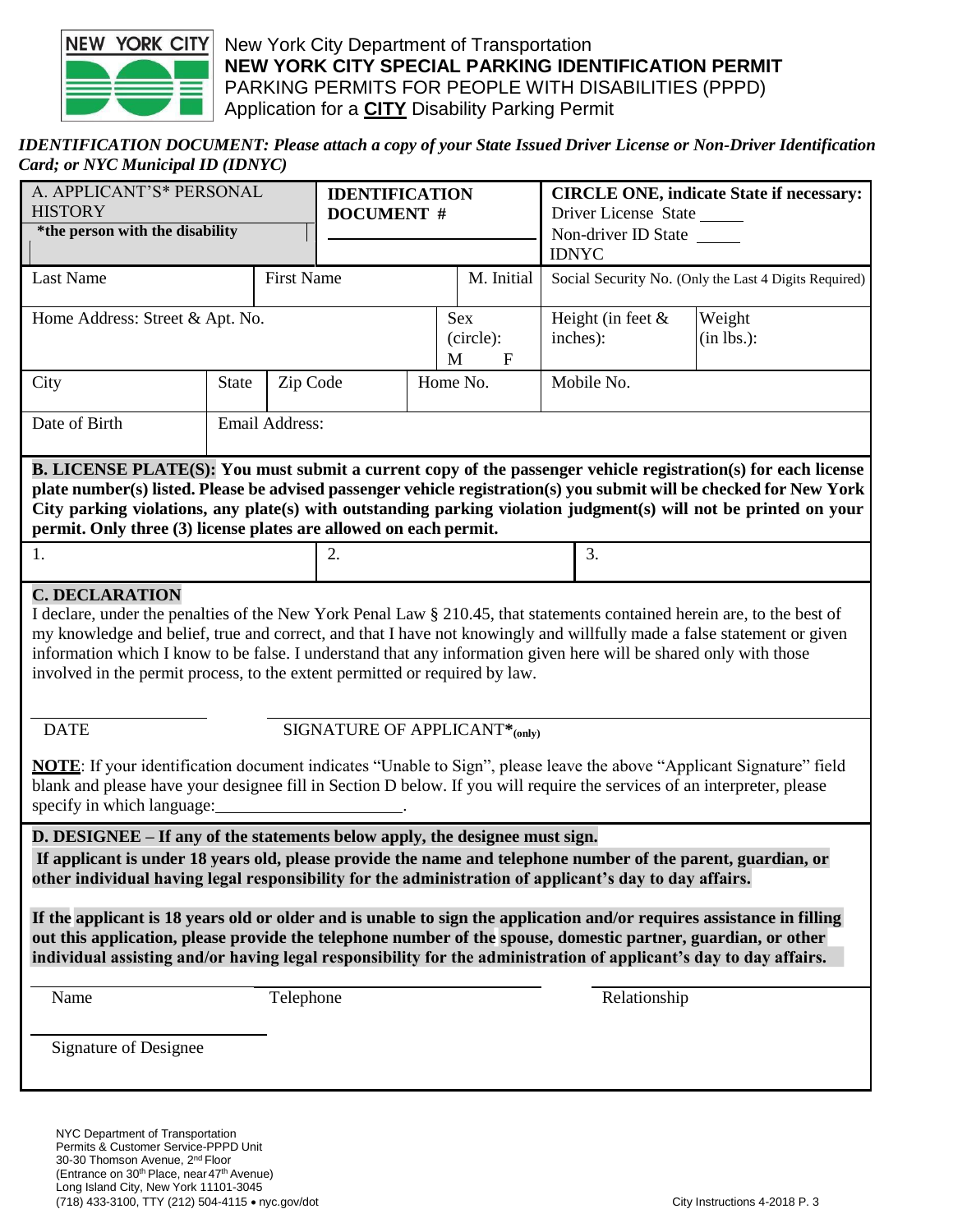## **MEDICAL HISTORY PAGE**

### **[Disabilities that Severely Impair Ability to Walk]**

| [DISADILITIES that Severely Impair Ability to Walk]                                                                                                                                                                                                                                                                                                                                                                                                |                                                                            |                                         |  |  |  |  |
|----------------------------------------------------------------------------------------------------------------------------------------------------------------------------------------------------------------------------------------------------------------------------------------------------------------------------------------------------------------------------------------------------------------------------------------------------|----------------------------------------------------------------------------|-----------------------------------------|--|--|--|--|
| NOTE: TO BE COMPLETED BY YOUR PERSONAL PHYSICIAN (M.D. or D.O.)                                                                                                                                                                                                                                                                                                                                                                                    |                                                                            |                                         |  |  |  |  |
| <b>MEDICAL HISTORY AND STATUS for:</b><br>Name of Applicant (as listed on the State-issued Driver<br>License or Non- Driver ID Card; or IDNYC):                                                                                                                                                                                                                                                                                                    | Name of Applicant as it appears on Medical Records (if<br>$differential$ : |                                         |  |  |  |  |
|                                                                                                                                                                                                                                                                                                                                                                                                                                                    |                                                                            |                                         |  |  |  |  |
| <b>Name of Applicant</b>                                                                                                                                                                                                                                                                                                                                                                                                                           |                                                                            |                                         |  |  |  |  |
| A NYC designated physician will review this application and the supporting medical documents based on the information<br>you provide that supports a severe impaired mobility as defined in Section 16-02 of Title 24 of the Rules of the City of<br>New York.                                                                                                                                                                                     |                                                                            |                                         |  |  |  |  |
|                                                                                                                                                                                                                                                                                                                                                                                                                                                    |                                                                            |                                         |  |  |  |  |
|                                                                                                                                                                                                                                                                                                                                                                                                                                                    |                                                                            |                                         |  |  |  |  |
| $\Box$ Brace<br>State current NEED FOR ASSISTIVE DEVICE (if any): $\square$ Cane $\square$ Walker<br>$\Box$ Wheelchair                                                                                                                                                                                                                                                                                                                             |                                                                            |                                         |  |  |  |  |
| Provide supporting medical documents such as the most recent exam notes/chart notes dated within one (1)<br>calendar year that describes your patient's severe impaired or limited ability to walk and as indicated any<br>diagnostic reports (e.g. X- Ray report, CT reports, MRI reports, EKG/Stress Test reports, PFT reports, EMG<br>results, Six Minute Walk Test) to submit with this application. NO MEDICAL CDs or FILMS will be accepted. |                                                                            |                                         |  |  |  |  |
|                                                                                                                                                                                                                                                                                                                                                                                                                                                    |                                                                            |                                         |  |  |  |  |
| In your medical opinion, does this person have a <b>disability that severely impairs their ability to walk</b> and <i>requires</i> the use<br>of a private automobile for transportation?<br>$\Box$ Yes<br>$\Box$ No                                                                                                                                                                                                                               |                                                                            |                                         |  |  |  |  |
| <b>Personal Physician's Certification of the Applicant:</b>                                                                                                                                                                                                                                                                                                                                                                                        |                                                                            |                                         |  |  |  |  |
| I affirm that I have personally examined the above named applicant and that the information presented in<br>this application relating to this person's walking disability is accurate.                                                                                                                                                                                                                                                             |                                                                            |                                         |  |  |  |  |
| By signing below you are certifying that the information you are providing is true and complete, any false<br>written statements may be punishable under section 210.45 of the NYS Penal Law. In addition, any of your<br>written false statements may be reported to the NYS Department of Health Office of Professional Medical<br>Conduct.                                                                                                      |                                                                            |                                         |  |  |  |  |
| SIGNATURE OF M.D or D.O.                                                                                                                                                                                                                                                                                                                                                                                                                           | (PRINT NAME OF M.D or D.O.)                                                | PROFESSIONAL LICENSE #,<br><b>STATE</b> |  |  |  |  |
| <b>DATE</b>                                                                                                                                                                                                                                                                                                                                                                                                                                        | <b>ADDRESS</b>                                                             | TELEPHONE NUMBER                        |  |  |  |  |

NYC Department of Transportation Permits & Customer Service-PPPD Unit 30-30 Thomson Avenue, 2nd Floor (Entrance on 30<sup>th</sup> Place, near 47<sup>th</sup> Avenue) Long Island City, New York 11101-3045 (718) 433-3100, TTY (212) 504-4115 nyc.gov/dot City Instructions 4-2018 P. 4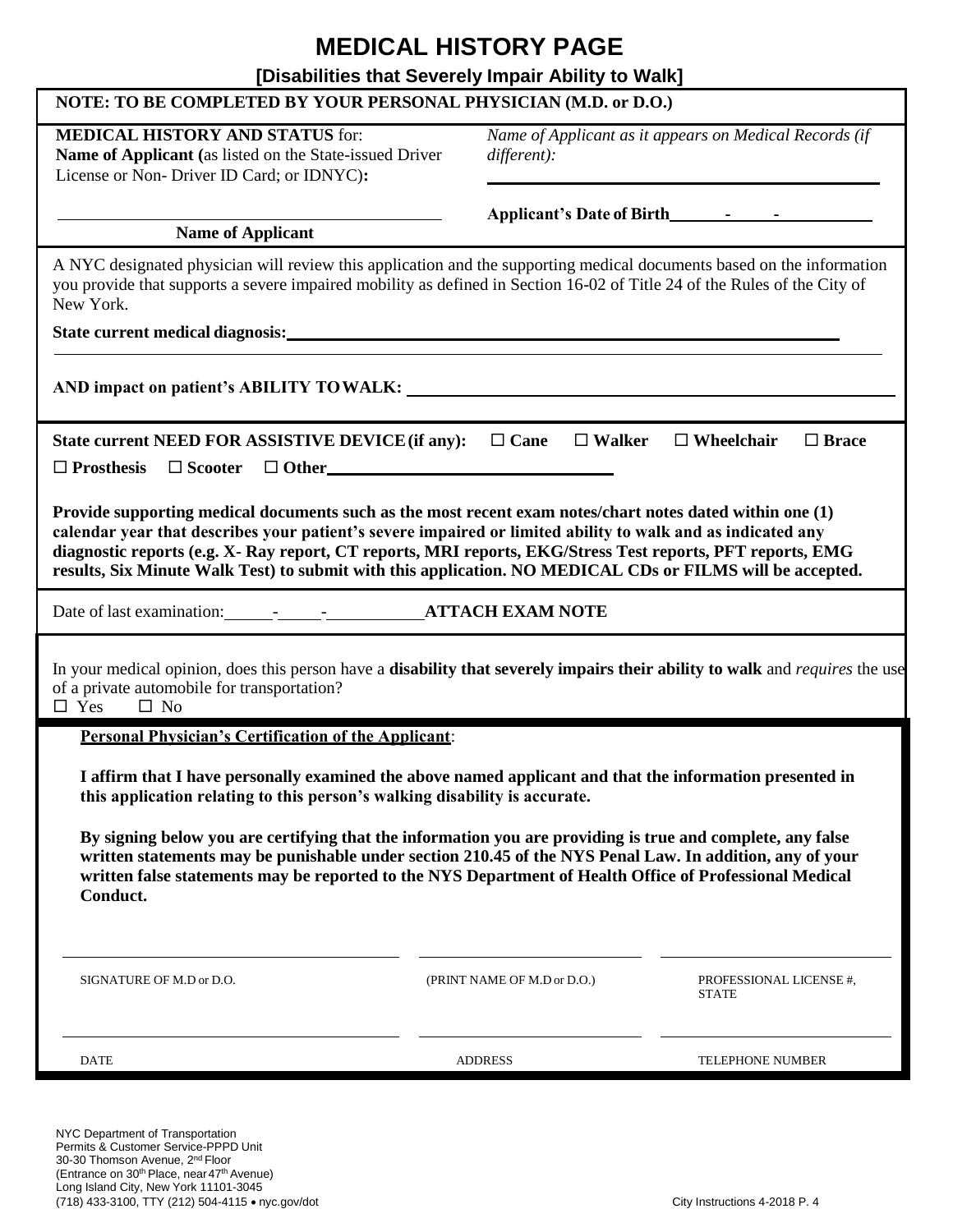

**Medical Documentation to include with your New York City Special Parking Identification Permit (a.k.a. Parking Permit for People with Disabilities Application)**

**Please request from your Medical Doctor or Doctor of Osteopathy:**

- **1. Supporting medical documentation dated within one (1) calendar year of your application. This documentation must include diagnostic testing/reports in addition to the doctor's legible exam notes. Submitting a doctor's letter stating that you have a disability, without the documentation, will not be accepted.**
- **2. Your physician(s) exam notes must document the severity of impairment to your mobility. (Ability to walk).**

#### **Below are examples of supporting medical documents based on medical conditions:**

Cardiovascular: Exam notes, EKG, Echocardiogram, Stress Test (report only), Doppler, and Angiography. Please state exertional capacity.

Pulmonary: Exam notes, PFT's CXR CT Scan, report need for supplemental oxygen greater than 12 hours a day.

Back pain/Arthritis: Rheumatology Orthopedic, Neurology exam notes, MRI, X-Ray, EMG **reports**, summary of surgical history, **need for assistive device (cane, walker, brace, wheel chair, etc.)**.

Cancer Diagnosis: Oncology Notes – current status, ongoing therapy – Chemo, radiation etc. surgical history.

Chronic renal failure: Dialysis, transplant status, recent lab data, **documentation of ongoing treatment from dialysis unit**.

Congenital conditions (Cerebral Palsy, Downs, etc.): Physical exam notes, Orthopedics, Neurology, or appropriate specialty.

Mental Health Conditions: Psychological evaluation, Exam notes, Individual Education Program (IEP) reports, and/or Neurology exam.

Neurological Conditions (Stroke, Neuropathy, Paralysis and Dementia): Most recent exam notes, MRI EMG, **need for assistive device/home care**.

*If you have any additional questions about the required medical documents to include with your application, please call the NYC Department of Health and Mental Hygiene's Medical Certification Unit at:(347) 396-6552.*